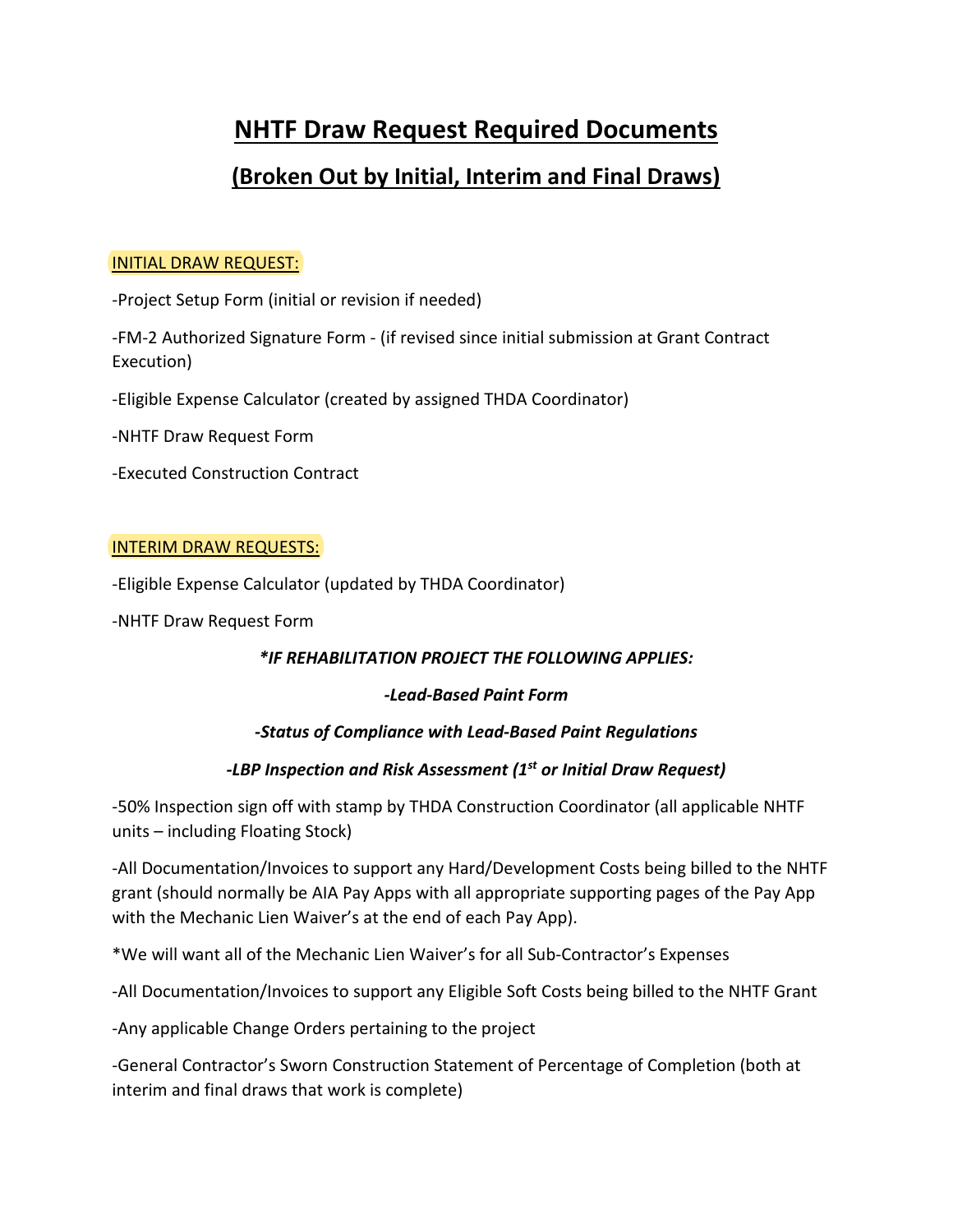#### FINAL DRAW REQUEST:

-Eligible Expense Calculator (updated by assigned THDA Coordinator)

-NHTF Draw Request Form

#### *\*IF REHABILITATION PROJECT THE FOLLOWING APPLIES:*

#### *-LBP Clearance Report for Final Draw Request*

-100% Inspection Sign Off by THDA Construction Coordinator (all applicable NHTF units – including Floating Stock)

-All Documentation/Invoices to support any Hard/Development Costs being billed to the NHTF grant (should normally be AIA Pay Apps with all appropriate supporting pages of the Pay App with the Mechanic Lien Waiver's at the end of each Pay App)

-All Documentation/Invoices to support any Eligible Soft Costs being billed to the NHTF Grant.

-Any applicable Change Orders pertaining to the project since the previous interim draw

-General Contractor's Sworn Construction Statement of Percentage of Completion (both at interim and final draws that work is complete)

-Certificates of Occupancy for All Applicable Units (includes committed eligible floating stock – not just # of committed units).

-Certificate of Completion and Final Inspection

-The Monitoring Fees for the project